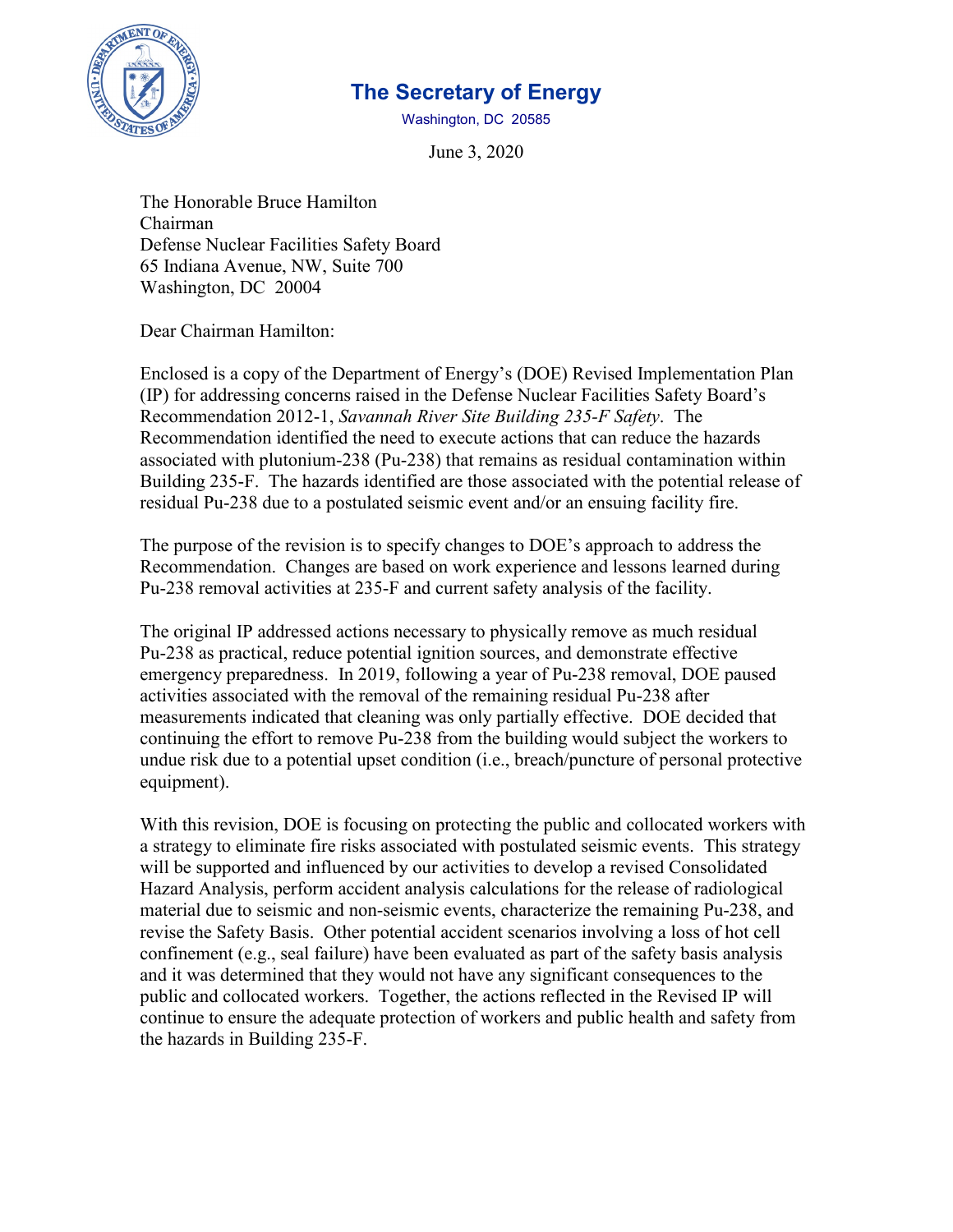We appreciate the Board's continuing efforts to work with DOE to ensure worker and public safety.

Sincerely,

Dan Boulfette

Dan Brouillette

Enclosure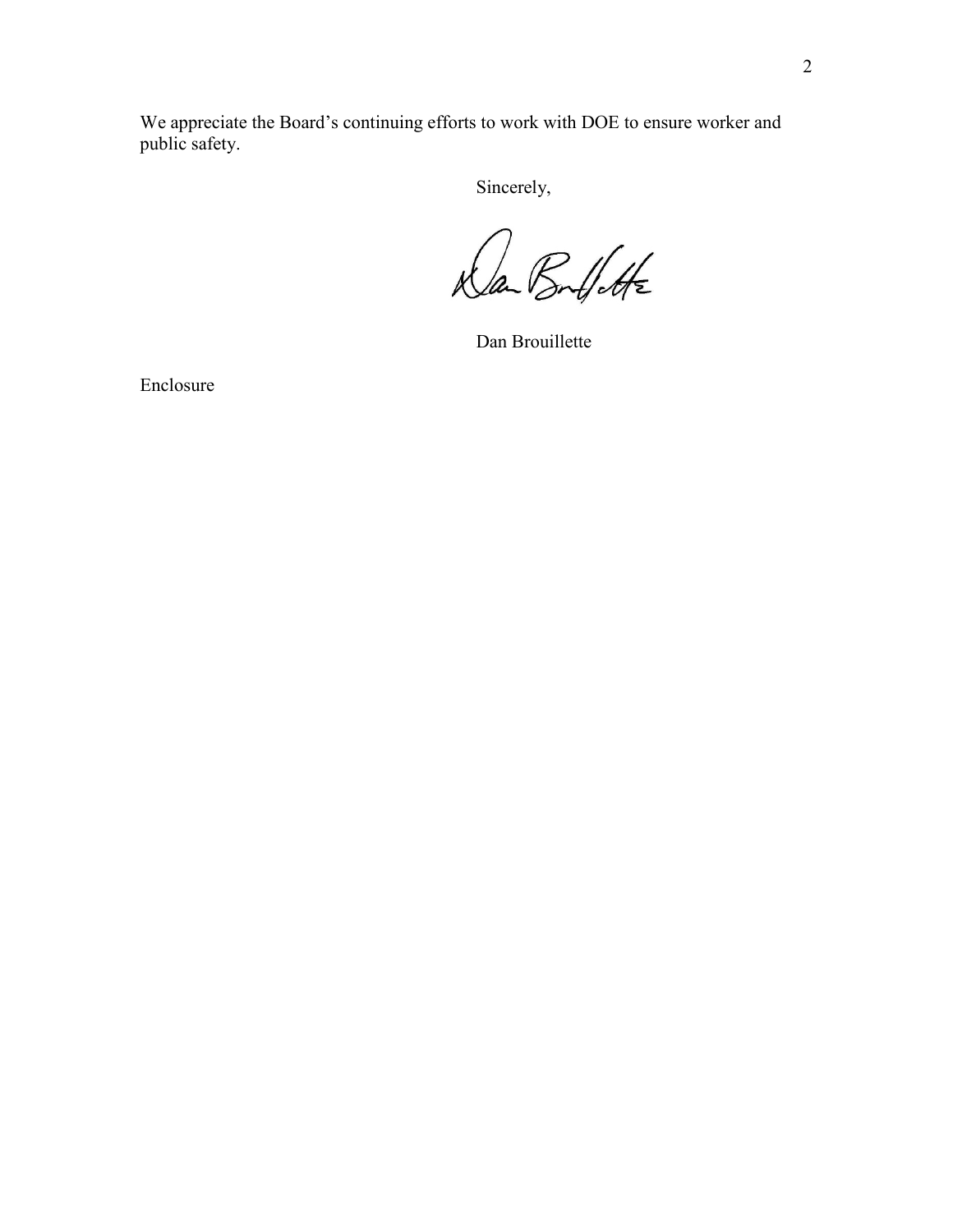# United States Department of Energy

**Implementation Plan for Defense Nuclear Facilities Safety Board Recommendation 2012-1 Revision 1** 

*Savannah River Site Building 235-F Safety* 



**Washington, DC 20585** 

**May 2020**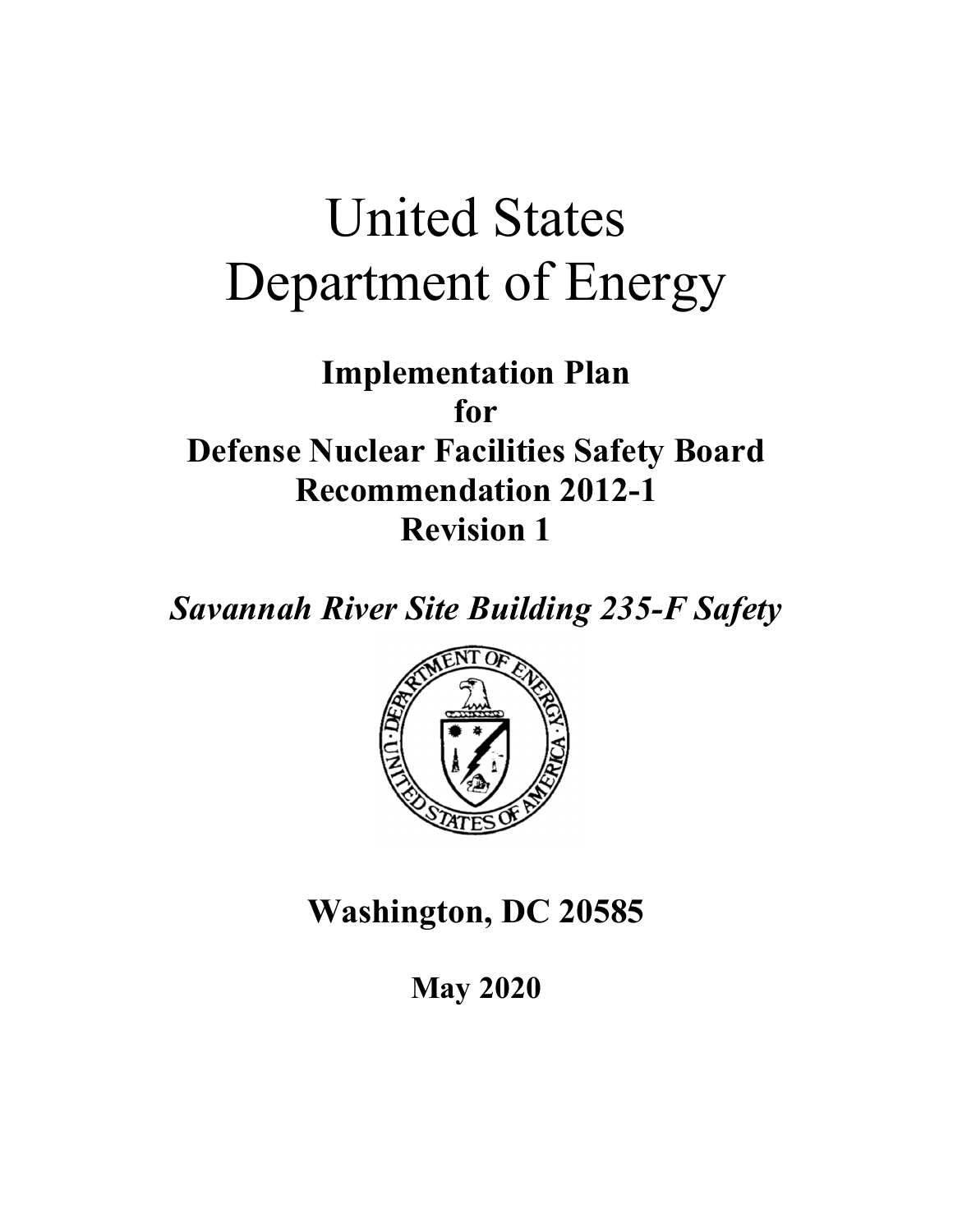#### **EXECUTIVE SUMMARY**

The purpose of this revision to the Implementation Plan (IP) is to specify changes to the United States Department of Energy's (DOE) approach to addressing Defense Nuclear Facilities Safety Board (Board) Recommendation 2012-1, *Savannah River Site (SRS) Building 235-F Safety*. The recommendation documents the need for DOE to execute actions that can reduce the hazards associated with the material at risk (MAR), plutonium-238 (Pu-238), that remains as residual contamination within Building 235-F. Building 235-F houses nine partially deactivated processing cells, associated ventilation ductwork, and other process lines that contain residual Pu-238 contamination.

The Secretary of Energy accepted Recommendation 2012-1 on July 10, 2012, and issued Revision 0 of the IP on December 5, 2012. The original IP addressed actions necessary to physically remove as much residual Pu-238 as practical, reduce potential ignition sources, and demonstrate effective emergency preparedness. In November 2014, DOE issued a schedule change to the original IP which modified the dates for completion of some IP commitments. In July 2019, DOE paused activities associated with the removal of Pu-238 after measurements indicated that cleaning was only partially effective at removing the remaining residual MAR. The MAR was not as readily dispersible or removable as envisioned when DOE developed the original IP for Recommendation 2012-1. Thus, DOE has determined that cleaning efficiency will not be sufficient to achieve the objective of Recommendation 2012-1.

minimizing the potential dose to facility workers. Given that the originally desired end state of MAR removal is not feasible, DOE-Savannah River Operations Office (DOE-SR) decided that continuing the Pu-238 removal effort would subject the workers to undue dose and risk of a significant dose due to an upset condition (i.e., breach/puncture of personal protective equipment). Pausing MAR removal was prudent in order to evaluate the remaining scope of work, associated hazards, and controls. Pausing work also preserved remaining funding for exploring a new strategy to address the safety concerns identified in Recommendation 2012-1 while

With this revision, DOE is focusing on achieving the objective of Recommendation 2012-1 in protecting the public and collocated workers by replacing the three remaining actions of the original IP with a strategy to eliminate fire risks associated with postulated seismic events. This strategy will be supported and informed by our activities to develop a revised Consolidated Hazard Analysis, perform accident analysis calculations for the release of radiological material due to seismic and non-seismic events, characterize the remaining MAR, and revise the Safety Basis. Together, these activities will demonstrate that DOE is continuing to ensure the adequate protection of workers and public health and safety from the hazards in Building 235-F.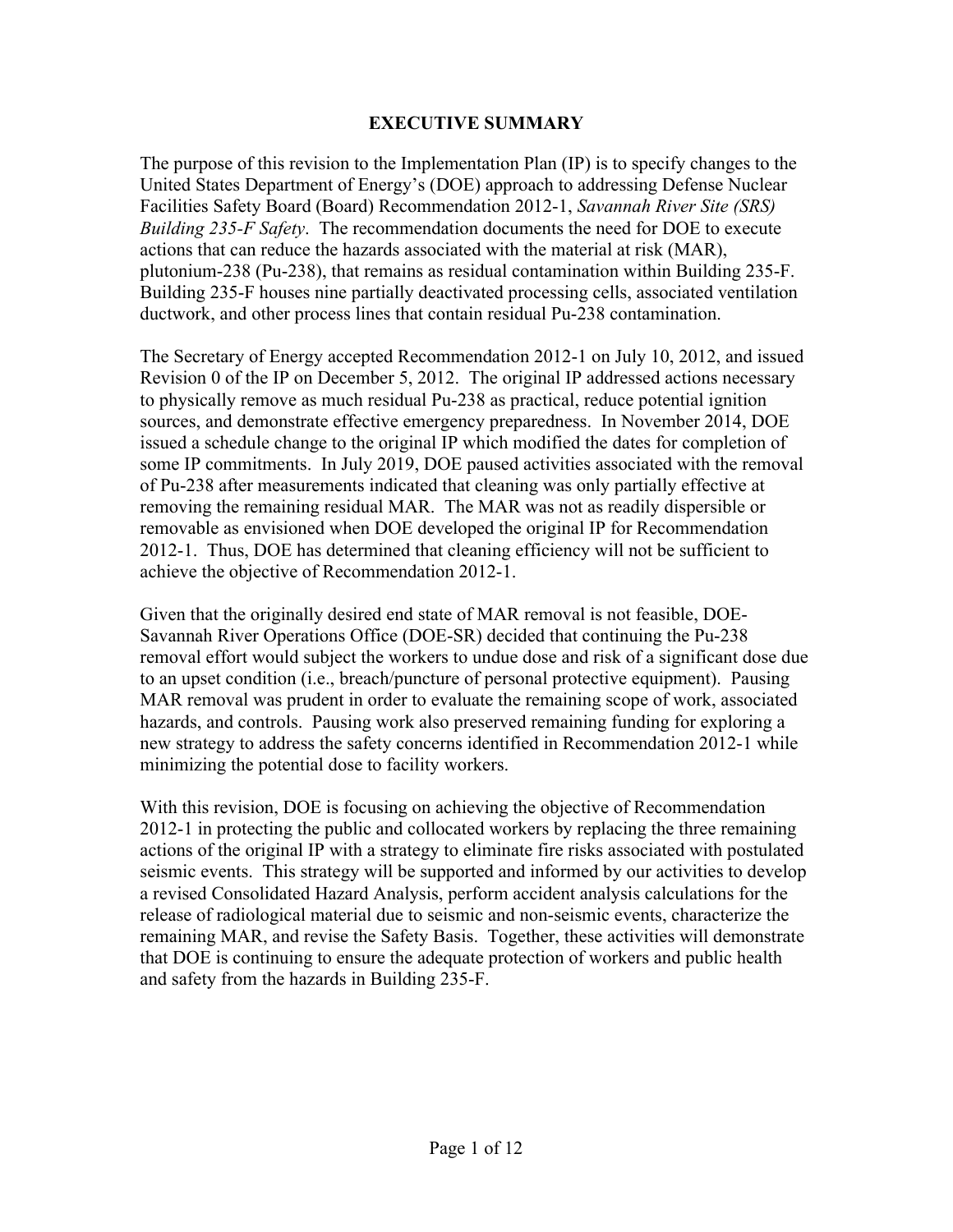# **TABLE OF CONTENTS**

| Purpose                                    | Page 3 |
|--------------------------------------------|--------|
| Background                                 | Page 3 |
| <b>Current Activities and Path Forward</b> | Page 5 |
| References                                 | Page 7 |
| List of Attachments                        | Page 7 |
| Attachments                                | Page 8 |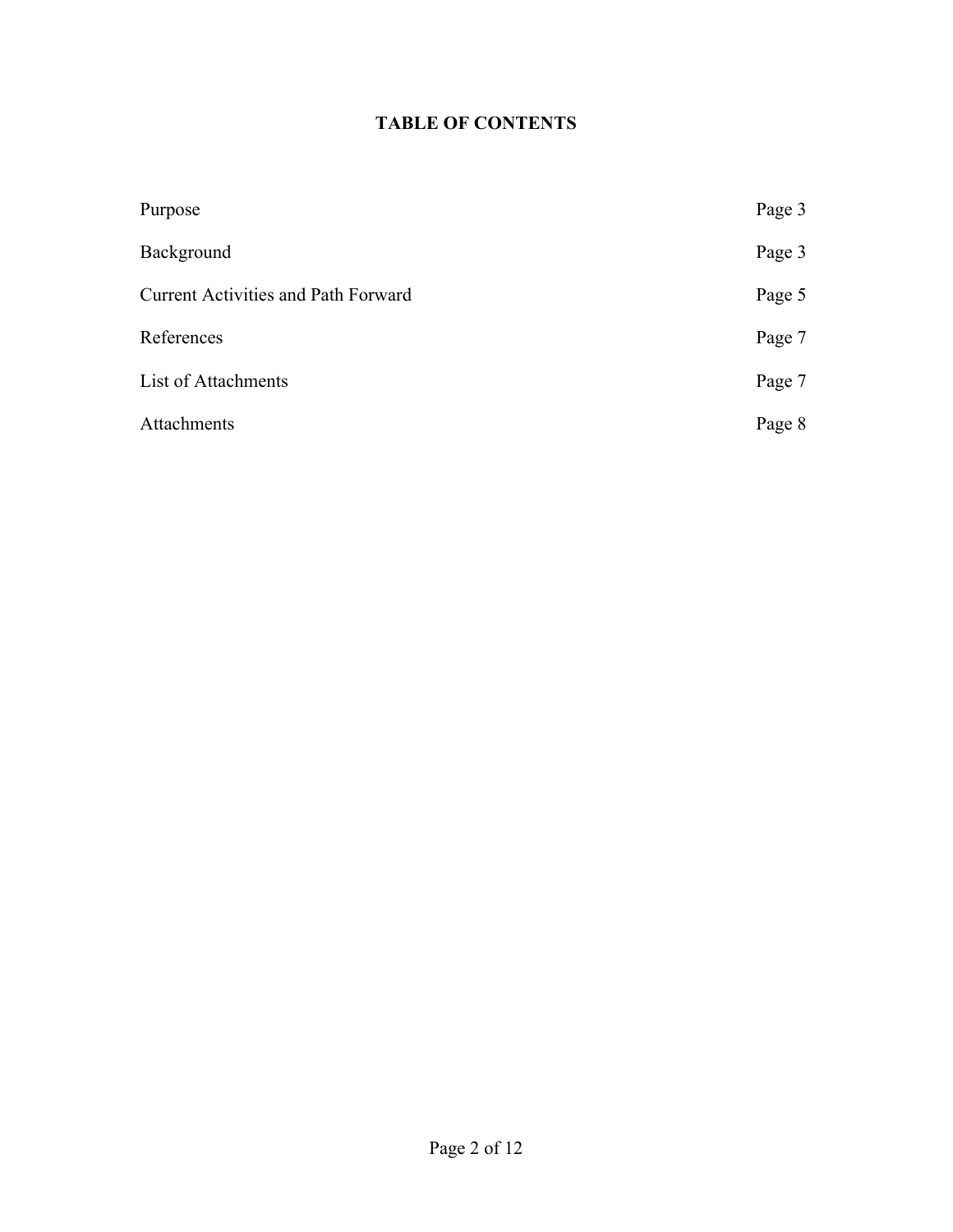#### **PURPOSE**

The purpose of this revision to the DOE IP for Board Recommendation 2012-1 is to specify changes to the approach and actions that DOE believes are needed, based on work experience with Pu-238 removal activities and current safety analysis of the facility, while being responsive to the Board's recommendation. These actions stem from information and lessons learned during performance of work activities in Building 235-F.

The original IP identified the need for sufficient flexibility to accommodate changes in commitments, actions, or due dates that may be necessary due to additional information, improvements, or changes in baseline assumptions. The original IP stated that a formal revision of the IP for fundamental changes in the plan's strategy, scope, or schedule would be provided to the Board.

#### **BACKGROUND**

On May 9, 2012, the Board issued Recommendation 2012-1, *Savannah River Site Building 235-F Safety*, because safety analyses indicated release of residual Pu-238 contained in Building 235-F, due to a postulated seismic event and an ensuing facility fire, could pose a significant radiological hazard to collocated workers, and the public. On July 10, 2012, the Secretary of Energy sent the Board a letter acknowledging receipt of Recommendation 2012-1 and accepting the Recommendation.

In December of 2012, the Secretary issued Revision 0 of the IP for Recommendation 2012-1. The plan identified specific actions the Department would take to address the concerns identified by the Board in Recommendation 2012-1. The IP targeted removing enough residual Pu-238 contamination from the facility to demonstrate hazards from a radiological release would be mitigated to below DOE Standard 3009 Evaluation Guidelines for the public and 100 Rem to the collocated worker. To achieve this, removal activities were identified that significantly reduced residual Pu-238 within Building 235-F.

On November 28, 2014, the Secretary transmitted *Implementation Plan Schedule Changes for Board Recommendation 2012-1*. The changes only impacted scheduled completion dates and did not change any of the actions.

DOE has been executing the actions identified in the IP in accordance with the November 2014 schedule. Of the twenty-eight actions identified in the IP, twenty-five have been completed. A summary of the actions contained in the original IP is provided in Attachment 1. Recommendation 2012-1 and the IP focused efforts along the lines of the three sub-recommendations below.

#### **2012-1 Sub-Recommendation 1: Reduce Material at Risk**

DOE had planned to remove and/or immobilize as much MAR as practical to demonstrate public protection (<25 Rem) and collocated/facility worker protection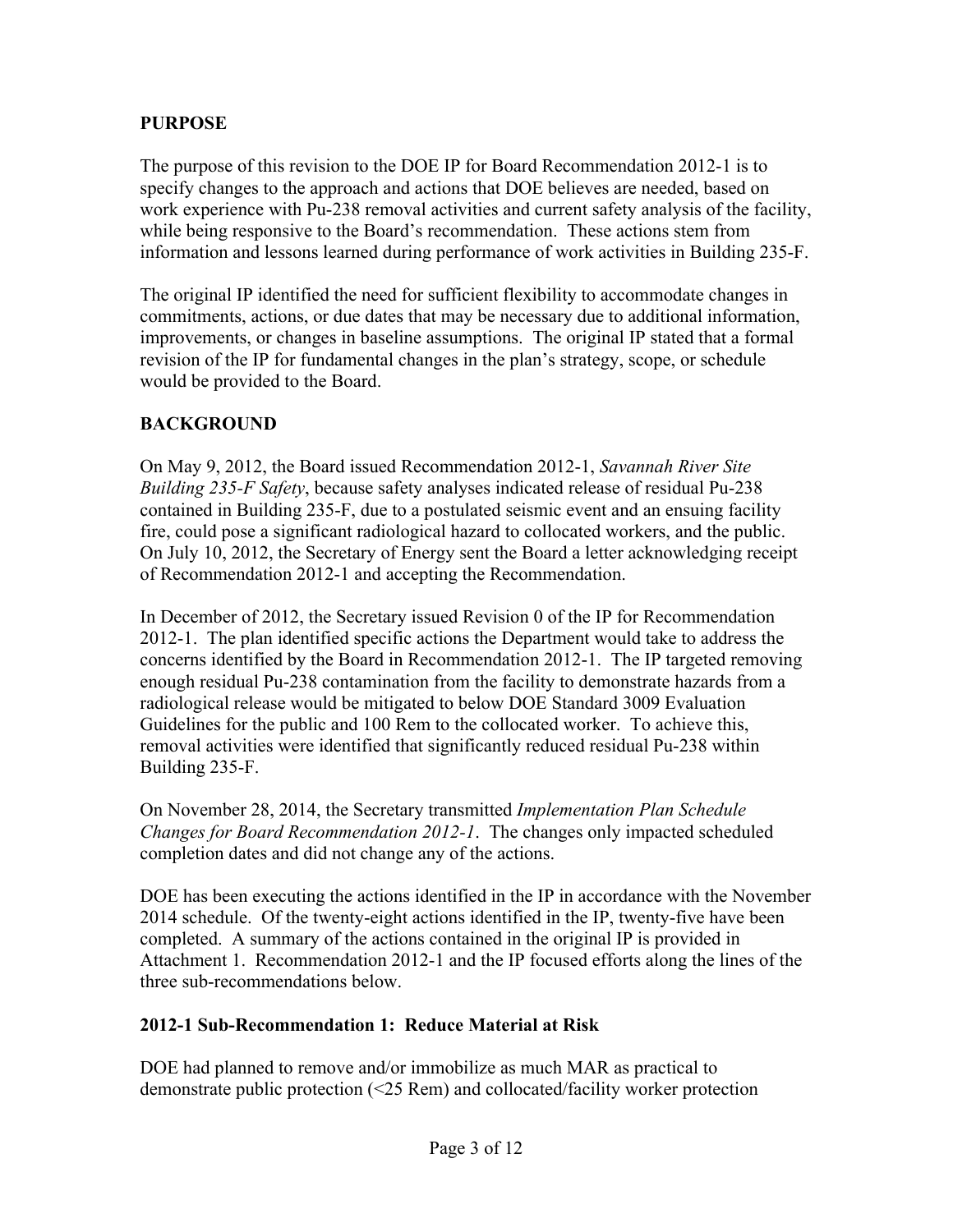(< 100 Rem at 100 m). MAR removal commenced in October 2018. The focus was on MAR removal from Plutonium Fuel Form (PuFF) Cell 1, Cell 2, and the Cell 1 Maintenance Wing Cabinet. These areas were selected because they contained about 60 percent of the MAR in the building. The removal activities included sweeping, vacuuming, and scrubbing with abrasive pads. Waste was bagged out and assayed to determine the amount of MAR removed. MAR removal activities were completed in these areas in the spring of 2019. Measurements of the waste bagged out of these areas were lower than expected and revealed that cleanout activities had succeeded in only removing approximately 64 percent (of the original 60 percent goal) of the anticipated amount of MAR in those areas. As a result of the above activities, DOE recognized that this material was not as readily removable or dispersible as expected during development of the original IP. Planned cleanout activities were determined to be impractical in reducing residual Pu-238 levels enough to ensure that, upon a postulated seismic event, the collocated worker dose from a facility fire would be less than 100 Rem at 100 meters using the existing hazards analysis and control set.

With removal activities unlikely to achieve the desired IP end state, DOE-SR concluded that continuing to place facility workers at risk while attempting to remove additional MAR is not acceptable. Thus, DOE-SR paused MAR removal activities to avoid the additional potential dose to workers and risk of puncture wounds. Since July 2019, DOE-SR has been pursuing a strategy that is focused on elimination of fire risk and mitigation of potential seismic consequences. This effort will be supported and informed by our activities to revise the Consolidated Hazard Analysis, perform accident analysis calculations for the release of radiological material due to seismic and non-seismic events, characterize the remaining MAR, and revise the Safety Basis. Together, these activities support DOE's continuing commitment to ensure the adequate protection of workers and public health and safety from the residual contamination hazards within Building 235-F.

#### **2012-1 Sub-Recommendation 2: Improve Safety Posture of Building 235-F and Reduce the Potential for and Severity of a Radiological Release**

DOE planned to: remove combustibles to minimize the risk and severity of a facility fire; de-energize and (where practical) air gap electrical components to reduce the likelihood of a facility fire; and maintain and operate a reliable fire detection system.

Transient combustibles were removed from the building. Fixed combustibles were evaluated and removed to the extent practical. A transient combustible control program was implemented to control and track the introduction of combustibles into the facility and credited in the facility Safety Basis. The removal, encapsulation or isolation of fixed combustibles was completed in September 2014. Electrical components were evaluated, and a de-energization scope of work was defined. The de-energization actions were completed in September 2014. Installation of a fire detection system was completed in January 2015 and credited as a System Important to Safety in the facility Safety Basis.

DOE has completed all IP actions associated with Sub-Recommendation 2.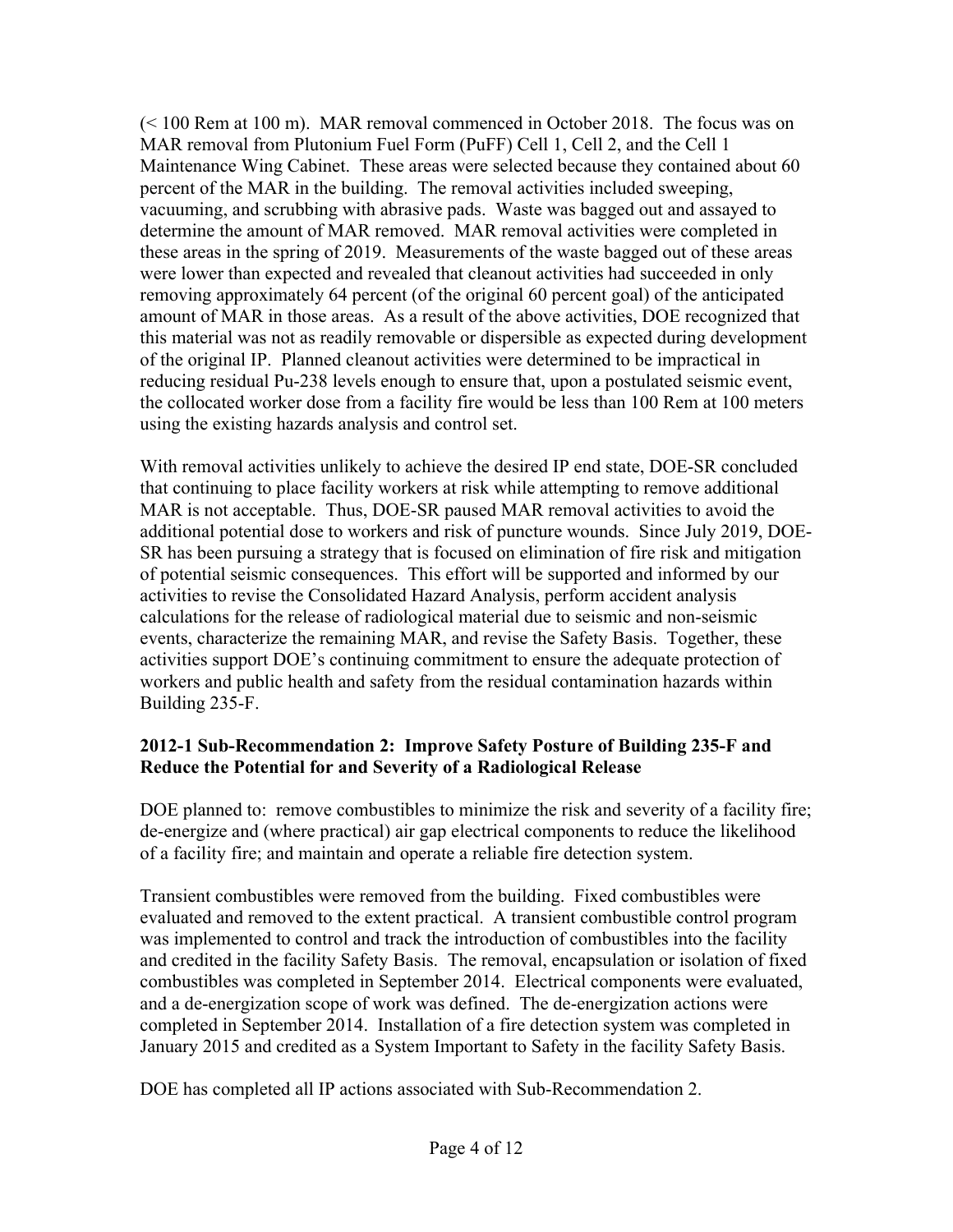#### **2012-1 Sub-Recommendation 3: Ensure Effectiveness of Emergency Response**

DOE planned to ensure that emergency response is both adequate and effective. Existing emergency response plans were reviewed and updated as necessary. The F-Area drill plan was updated to explicitly address the Building 235-F hazard and at least one assessed drill has been conducted annually since 2013.

Actions 3-3 and 3-4 of the original IP are ongoing and will continue to be accomplished on an annual basis.

#### **2012-1 Remaining Open Commitments**

The remaining actions in the original IP that have not yet been completed and will be superseded by this revision. They are:

- 1-15 Using enhanced characterization techniques derive a final [post deactivation] MAR value to be used for end state selection and regulatory acceptance. This will demonstrate mitigation of the hazard and resultant risk reduction.
- 1-16 Revise the Building 235-F Deactivation Basis for Interim Operation (BIO) once the MAR is removed and acknowledgement that the facility meets the requirements of 10 CFR Part 830 to protect the maximally exposed off-site individual to within the established DOE-STD-3009-1994 evaluation guidelines and protect the collocated and facility worker within the accepted Savannah River Site guidelines of 100 Rem.

## **CURRENT ACTIVITIES and PATH FORWARD**

Savannah River Nuclear Solutions (SRNS) engaged the services of an independent fire protection engineering service, which provided a subject matter expert (SME) with extensive experience throughout private industry, the commercial nuclear power industry, and the DOE Complex. The SME identified some combustible materials that should be evaluated or removed. His evaluation concluded once these additional combustible sources were addressed, that it was not credible for a fire to initiate (including following a seismic event), and then propagate such that it could impact the MAR. The Department directed a peer review by another independent SME, who validated this conclusion. The combustibles of concern include installed ceiling tiles, and the oil/fluid in a welding machine. Modifications to address these additional combustibles are in-progress, and revised Safety Basis documents are being developed. Preliminary analyses indicate that the revised Safety Basis is expected to demonstrate that there are no credible release mechanisms which could result in a collocated worker receiving 100 Rem at 100 meters. Completing these actions will satisfy the objectives of the Safety Issue Resolution (Section 5) provided in the original IP.

The specific actions DOE will take to address the lessons learned from execution of the original IP are provided in Attachment 2 and are listed below: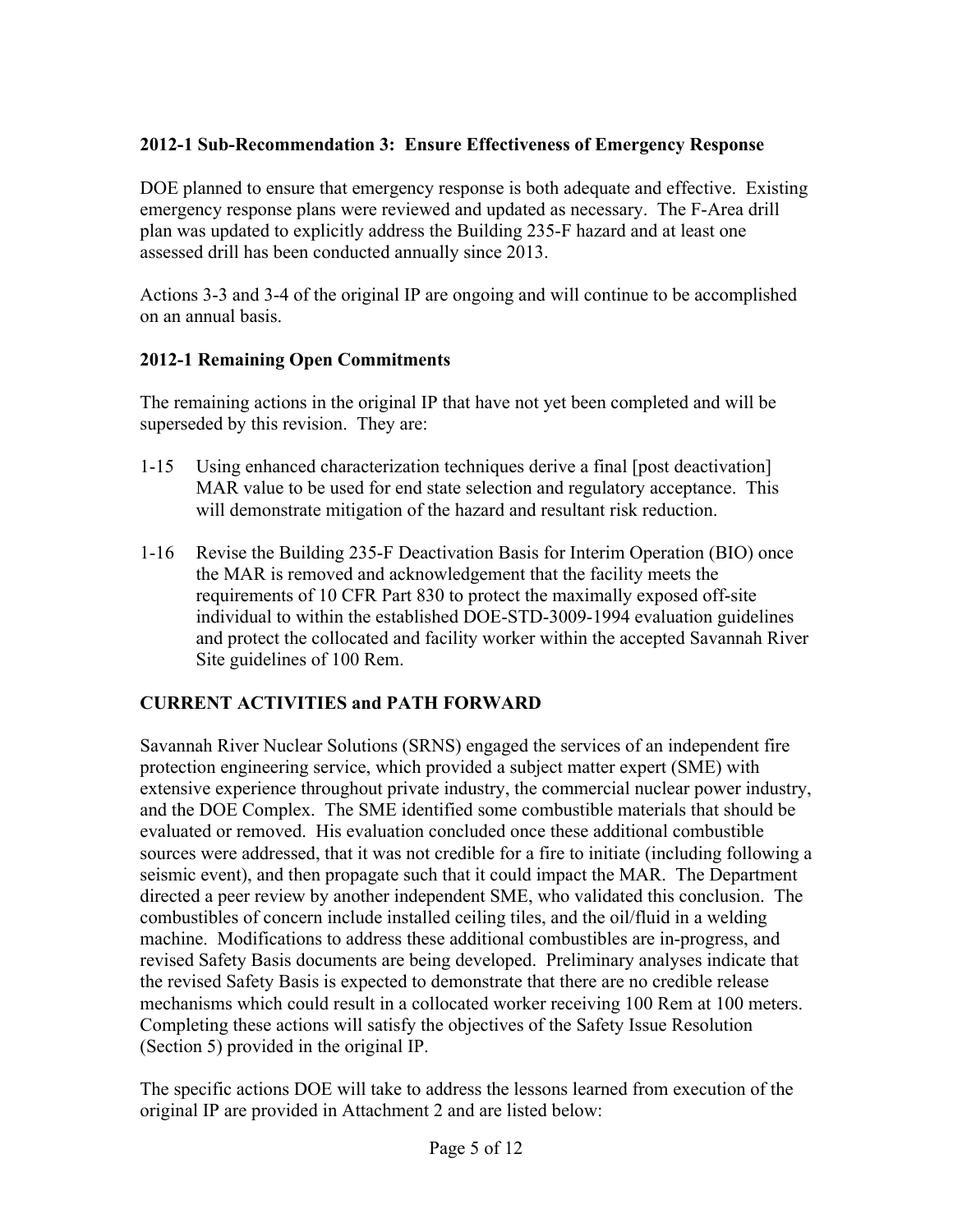| Action 1:    | Evaluate removal of designation of Building 235-F Fire Detection System<br>as Defense in Depth/Important to Safety.            |
|--------------|--------------------------------------------------------------------------------------------------------------------------------|
| Deliverable: | Revised Building 235-F Safety Basis Document, Basis for Interim<br>Operations (BIO)                                            |
| Completed:   | November 2019                                                                                                                  |
| Action 2:    | DOE peer review of contractor analysis of Building 235-F fire hazards.                                                         |
| Deliverable: | Peer Review Report                                                                                                             |
| Completed:   | December 2019                                                                                                                  |
| Action 3:    | Remediate welder as a source of fire concern.                                                                                  |
| Deliverable: | Revised Building 235-F Safety Basis Document, BIO                                                                              |
| Completed:   | January 2020                                                                                                                   |
| Action 4:    | Remediate ceiling tiles as a source of fire concern.                                                                           |
| Deliverable: | Revised Building 235-F Safety Basis Document, BIO                                                                              |
| Completed:   | March 2020                                                                                                                     |
| Action 5:    | Revise Consolidated Hazard Analysis to eliminate fires as a credible event<br>which can affect MAR.                            |
| Deliverable: | Revised Building 235-F Safety Basis Document, BIO                                                                              |
| Completed:   | January 2020                                                                                                                   |
| Action 6:    | Revise accident analysis calculation for release of radiological material<br>due to postulated seismic and non-seismic events. |
| Deliverable: | Revised Building 235-F Safety Basis Document, BIO                                                                              |
| Completed:   | January 2020                                                                                                                   |
| Action 7:    | Revise the facility Safety Basis.                                                                                              |
| Deliverable: | Revised Building 235-F Safety Basis Document, BIO                                                                              |
| Completed:   | April 2020                                                                                                                     |
| Action 8:    | Complete characterization of MAR remaining in Building 235-F.                                                                  |
| Deliverable: | Final SRNL Assay Report                                                                                                        |
| Completed:   | January 2020                                                                                                                   |

Within the background section of Recommendation 2012-1, the Board noted that continued deterioration of the elastomer seals around cell and glovebox penetrations increased the potential for spread of contamination outside of the cells. A loss of confinement would greatly increase the complexity and hazard associated with decontamination and decommissioning of Building 235-F. Programs and procedures are implemented which prescribe the ongoing surveillance and maintenance of Building 235- F. These include operator rounds, radiation protection surveys, building ventilation testing and surveillance, and confinement surveillance and leak tests. DOE is confident that the existing programs and procedures will identify and mitigate any loss of confinement and address any spread of contamination. These programs and procedures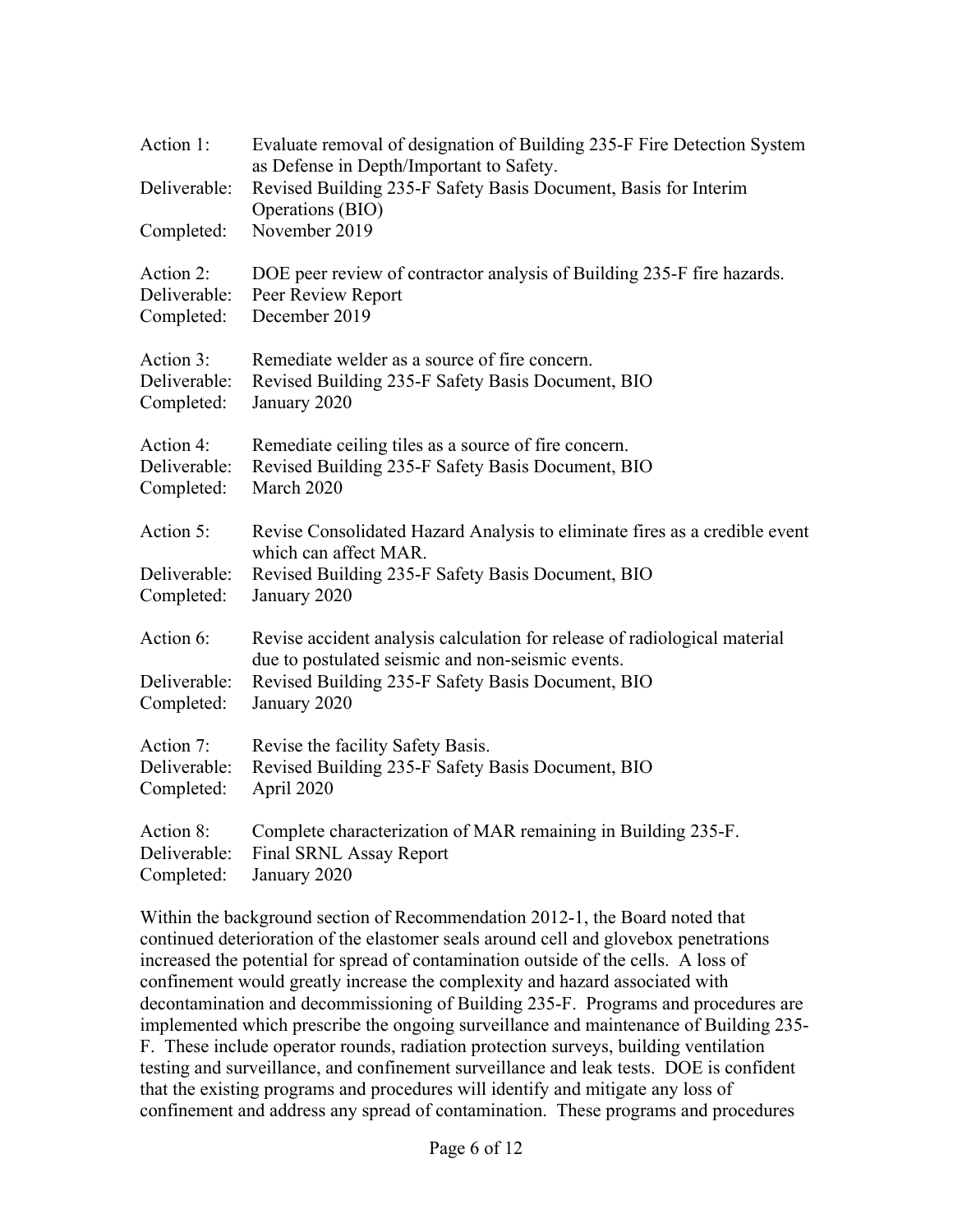have been demonstrated to be effective in other site facilities such as F-Canyon and FB-Line. No additional actions have been identified within this revised IP to address this potential issue.

## **REFERENCES**

DNFSB Recommendation 2012-1*, Savannah River Site Building 235-F Safety*, May 9, 2012.

Letter from The Secretary of Energy to The Honorable Peter S. Winokur, Chairman, DNFSB accepting DNFSB Recommendation 2012-1, July 10, 2012.

DOE Implementation Plan for DNFSB Recommendation 2012-1, *Savannah River Site Building 235-F Safety,* December 2012.

DOE IP Schedule Changes for DNFSB Recommendation 2012-1, *Savannah River Site Building 235-F Safety,* November 2014.

## **LIST OF ATTACHMENTS**

- 1. Recommendation 2012-1 IP Rev 0 Actions
- 2. Recommendation 2012-1 IP Rev 1 Actions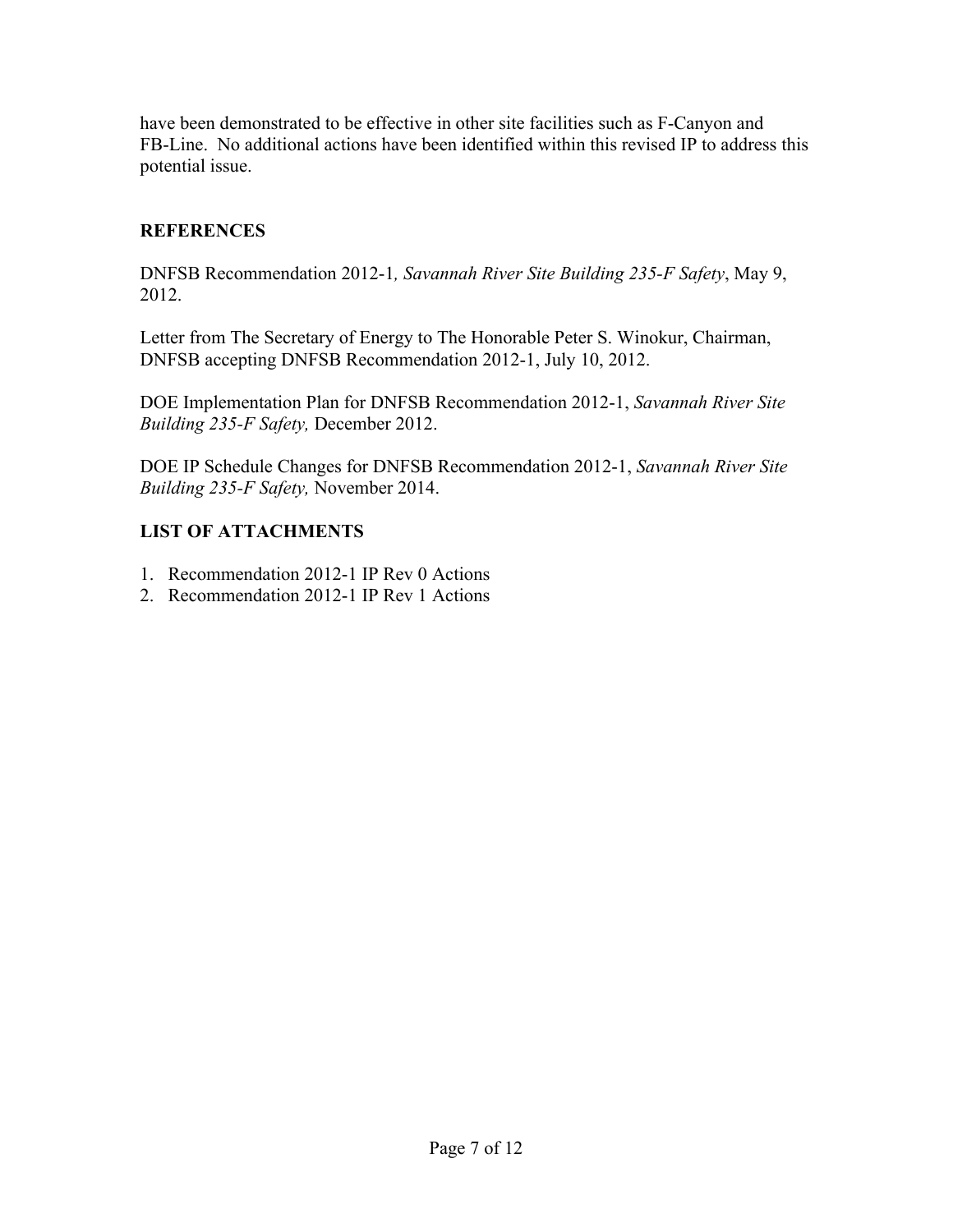| Action<br>Number | <b>Action Description</b>                                                                                                                                           | Expected<br>Completion<br>Date | Completion<br>Date |
|------------------|---------------------------------------------------------------------------------------------------------------------------------------------------------------------|--------------------------------|--------------------|
| $1-1$            | Complete project deactivation planning for<br><b>PuFF Cells</b><br>$1 - 9.$                                                                                         | 5/30/13                        | 5/21/13            |
| $1 - 2$          | Issue the Building 235-F Deactivation BIO<br>(which supersedes the S&M BIO) to include<br>deactivation activities in PuFF cells 6<br>through 9.                     | 7/30/13                        | 10/31/13           |
| $1 - 3$          | Restore cell infrastructure in PuFF cells 6<br>through 9.                                                                                                           | 7/30/15                        | 1/28/16            |
| $1-4$            | Complete a Readiness Assessment (RA) for<br>initiation of deactivation activities in PuFF<br>cells 6 through 9 and implement the<br>Deactivation BIO.               | 5/31/16                        | 7/10/15            |
| $1 - 5$          | Update planning schedule to reflect PuFF<br>cells 1 through 5 deactivation actions for the<br>upcoming 12 months.                                                   | 12/31/13                       | 12/9/13            |
| $1-6$            | Update planning schedule to reflect PuFF<br>cells 1 through 5 deactivation actions for the<br>upcoming 12 months.                                                   | 1/30/15                        | 12/31/14           |
| $1 - 7$          | Revise the Hazard Analysis, and if<br>necessary, the Building 235-F Deactivation<br>BIO to include deactivation activities in<br>PuFF cells 1 through 5.            | 4/30/18                        | 11/3/17            |
| $1 - 8$          | If needed, complete a readiness assessment<br>for initiation of deactivation activities in<br>PuFF cells 1 through 5 and implement the<br>revised Deactivation BIO. | 7/31/18                        | 10/17/18           |
| $1 - 10$         | Update planning schedule to reflect PuFF<br>cells 1 through 5 deactivation actions for the<br>upcoming 12 months.                                                   | 1/29/16                        | 12/22/15           |

#### ATTACHMENT 1 Recommendation 2012-1 IP Rev 0 Actions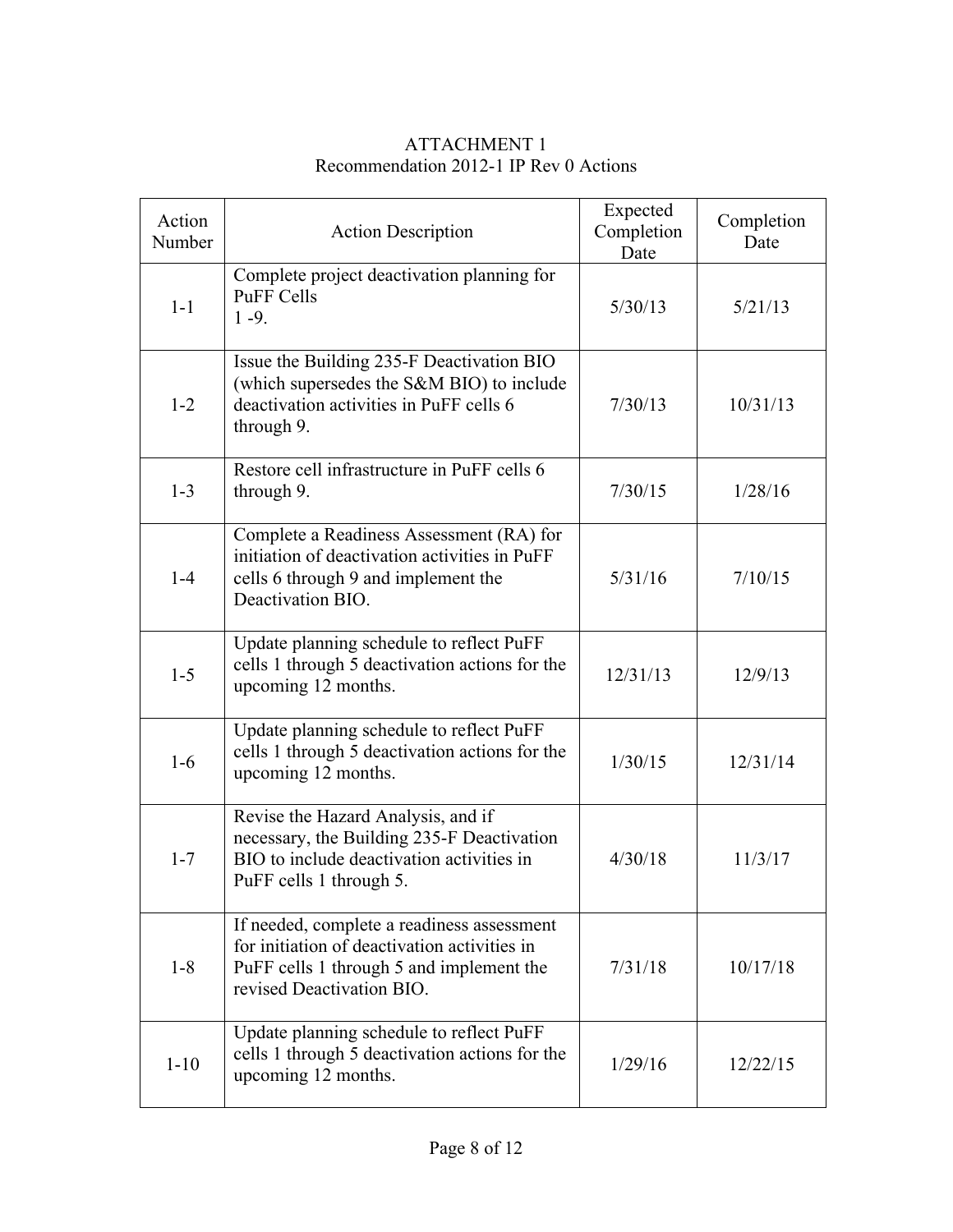| Action<br>Number | <b>Action Description</b>                                                                                                                                                                                                                                                                                                                                                                      | Expected<br>Completion<br>Date | Completion<br>Date        |
|------------------|------------------------------------------------------------------------------------------------------------------------------------------------------------------------------------------------------------------------------------------------------------------------------------------------------------------------------------------------------------------------------------------------|--------------------------------|---------------------------|
| $1 - 11$         | Restore cell infrastructure in PuFF cells 1<br>through 5.                                                                                                                                                                                                                                                                                                                                      | 11/30/18                       | 8/10/18                   |
| $1 - 12$         | Update planning schedule to reflect PuFF<br>cells 1 through 5 deactivation actions for the<br>upcoming 12 months.                                                                                                                                                                                                                                                                              | 1/31/17                        | 12/31/16                  |
| $1 - 13$         | Update planning schedule to reflect PuFF<br>cells 1 through 5 deactivation actions for the<br>upcoming 12 months.                                                                                                                                                                                                                                                                              | 1/31/18                        | 12/31/17                  |
| $1 - 14$         | Complete the deactivation of Cells 1 through<br>9. This will include waste removal.                                                                                                                                                                                                                                                                                                            | 1/31/20                        | 7/10/2019                 |
| $1 - 15$         | Using enhanced characterization techniques<br>derive a final [post deactivation] MAR value<br>to be used for end state selection and<br>regulatory acceptance. This will<br>demonstrate mitigation of the hazard and<br>resultant risk reduction.                                                                                                                                              | 6/30/20                        | Superseded by<br>Revision |
| $1 - 16$         | Revise the Building 235-F Deactivation BIO<br>once the MAR is removed and acknowledge<br>the facility meets the requirements of 10<br>CFR Part 830 to protect the maximally<br>exposed off-site individual to within the<br>establish DOE-STD-3009 evaluation<br>guidelines and protect the co-located and<br>facility worker within the accepted<br>Savannah River Site guidelines of 100 REM | 5/31/21                        | Superseded by<br>Revision |
| $2a-1$           | Development of Building 235-F specific<br>Transient Combustible Control Program.                                                                                                                                                                                                                                                                                                               | 1/15/13                        | 1/28/13                   |
| $2a-2$           | Evaluate fixed combustibles and define the<br>fixed combustible removal, encapsulation, or<br>isolation scope.                                                                                                                                                                                                                                                                                 | 3/4/13                         | 2/13/13                   |
| $2a-3$           | Complete removal, encapsulation or<br>isolation of fixed combustibles scope.                                                                                                                                                                                                                                                                                                                   | 1/30/15                        | 9/24/14                   |
| $2b-1$           | Evaluate electrical components and define<br>the scope for de-energization of components                                                                                                                                                                                                                                                                                                       | 3/4/13                         | 2/13/13                   |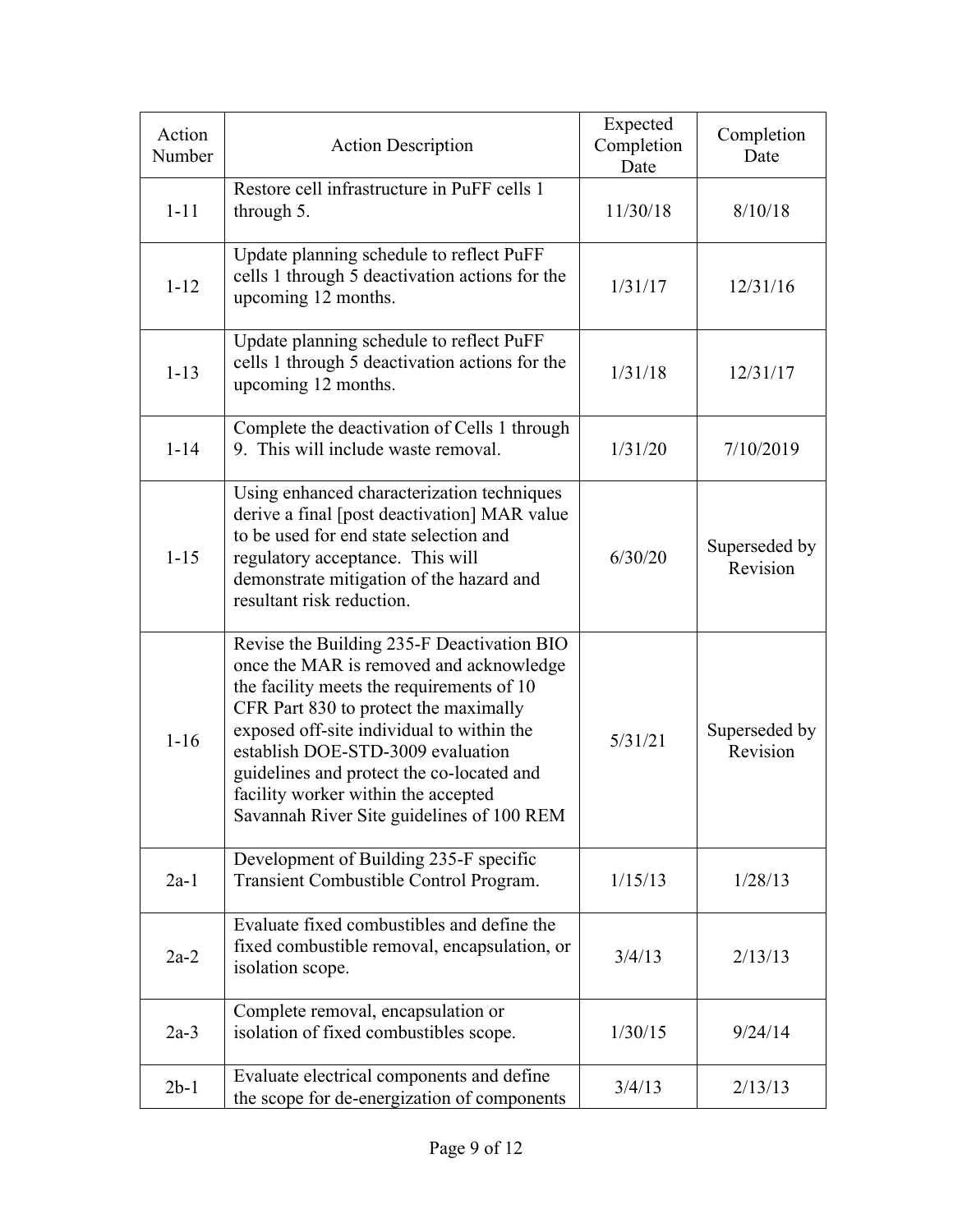| Action<br>Number | <b>Action Description</b>                                                                                                                                                                                                                                                                        | Expected<br>Completion<br>Date | Completion<br>Date    |
|------------------|--------------------------------------------------------------------------------------------------------------------------------------------------------------------------------------------------------------------------------------------------------------------------------------------------|--------------------------------|-----------------------|
|                  | and the process for control of the resultant<br>configuration.                                                                                                                                                                                                                                   |                                |                       |
| $2b-2$           | Complete electrical de-energization scope<br>including equipment removal as practical.                                                                                                                                                                                                           | 1/30/15                        | 9/24/14               |
| $2c-1$           | Complete evaluation of existing FDAS for<br>functionality and maintainability. (Action<br>2c-1 was completed prior to issuance of the<br>IP, $Rev(0)$                                                                                                                                            |                                | 10/30/12              |
| $2c-2$           | Develop a Fire Alarm and Detection design<br>study that will recommend the PuFF FDAS<br>system design enhancements (to include<br>criteria, scope and schedule) for S&M and<br>deactivation phases.                                                                                              | 4/1/13                         | 3/4/13                |
| $2c-3$           | Complete installation and acceptance testing<br>of the PuFF FDAS for S&M and<br>deactivation phases.                                                                                                                                                                                             | 1/30/15                        | 1/30/15               |
| $3 - 1$          | Develop a Calendar Year (CY) 2013 drill<br>schedule for F-Area detailing planned drill<br>dates involving Building 235-F including<br>participation by all facilities and<br>construction sites surrounding Building 235-<br>F.                                                                  | 1/31/13                        | 1/31/13               |
| $3 - 2$          | Perform review of existing protective action<br>plans and procedures to ensure that<br>personnel are protected from the hazards<br>associated with a radiological release from<br>Building 235-F, and implement additional<br>controls as required.                                              | 2/28/13                        | 2/13/13               |
| $3 - 3$          | Develop an updated F-Area drill plan that<br>explicitly includes the participation<br>expectations for all facilities and<br>construction sites surrounding Building 235-<br>F and planned drill dates. Continue to<br>include in F-Area drill plan until the hazard<br>is removed or mitigated. | $12/31/14$ &<br>Annually       | Completed<br>Annually |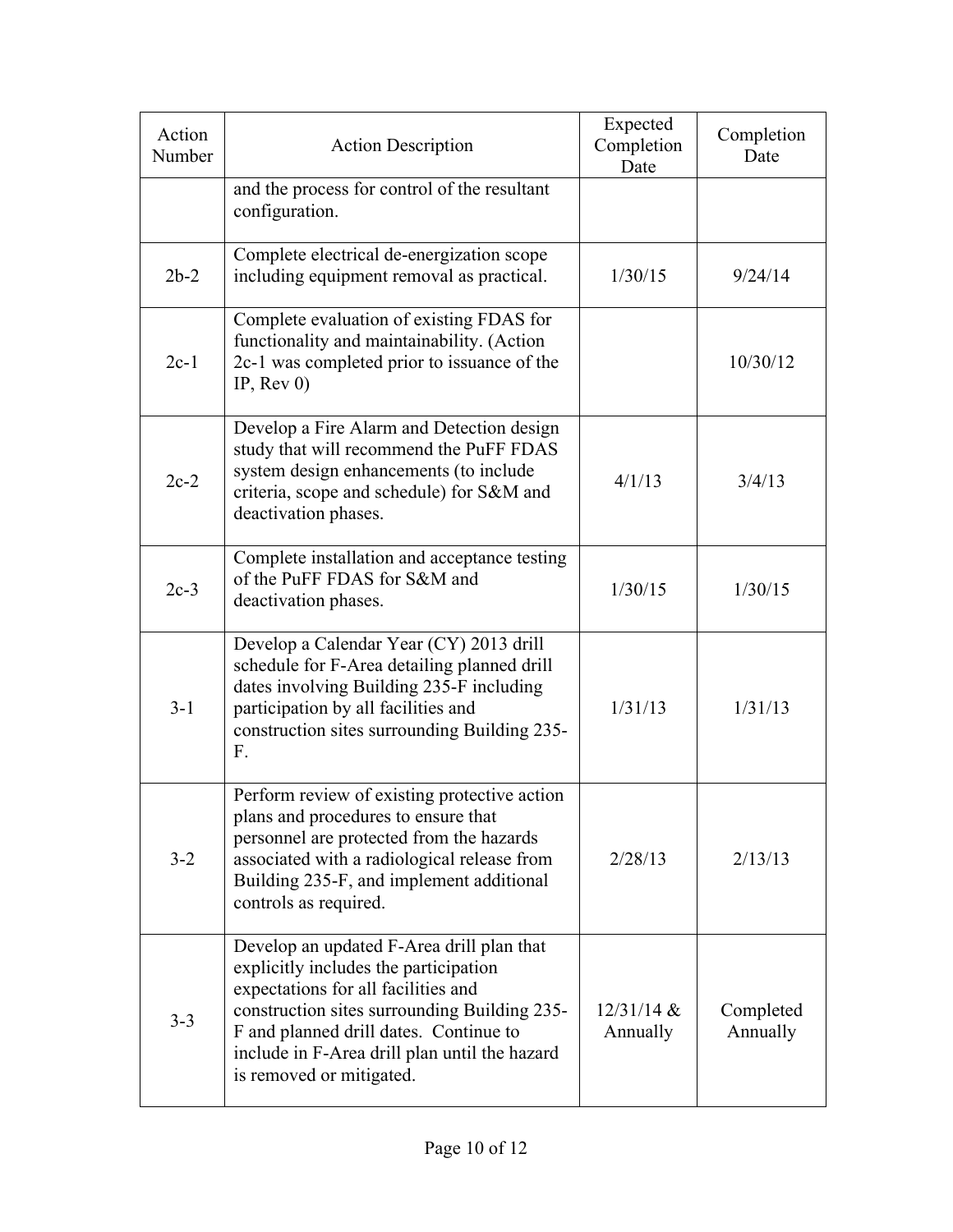| Action<br>Number | <b>Action Description</b>                                                                                                                                                                                                                                                              | Expected<br>Completion<br>Date | Completion<br>Date    |
|------------------|----------------------------------------------------------------------------------------------------------------------------------------------------------------------------------------------------------------------------------------------------------------------------------------|--------------------------------|-----------------------|
| $3 - 4$          | Execute at least one formally assessed drill<br>each year based on a radiological release<br>from Building 235-F that includes successful<br>demonstration of the ability to adequately<br>protect workers in all facilities and<br>construction sites surrounding Building 235-<br>F. | $12/31/14$ &<br>Annually       | Completed<br>Annually |